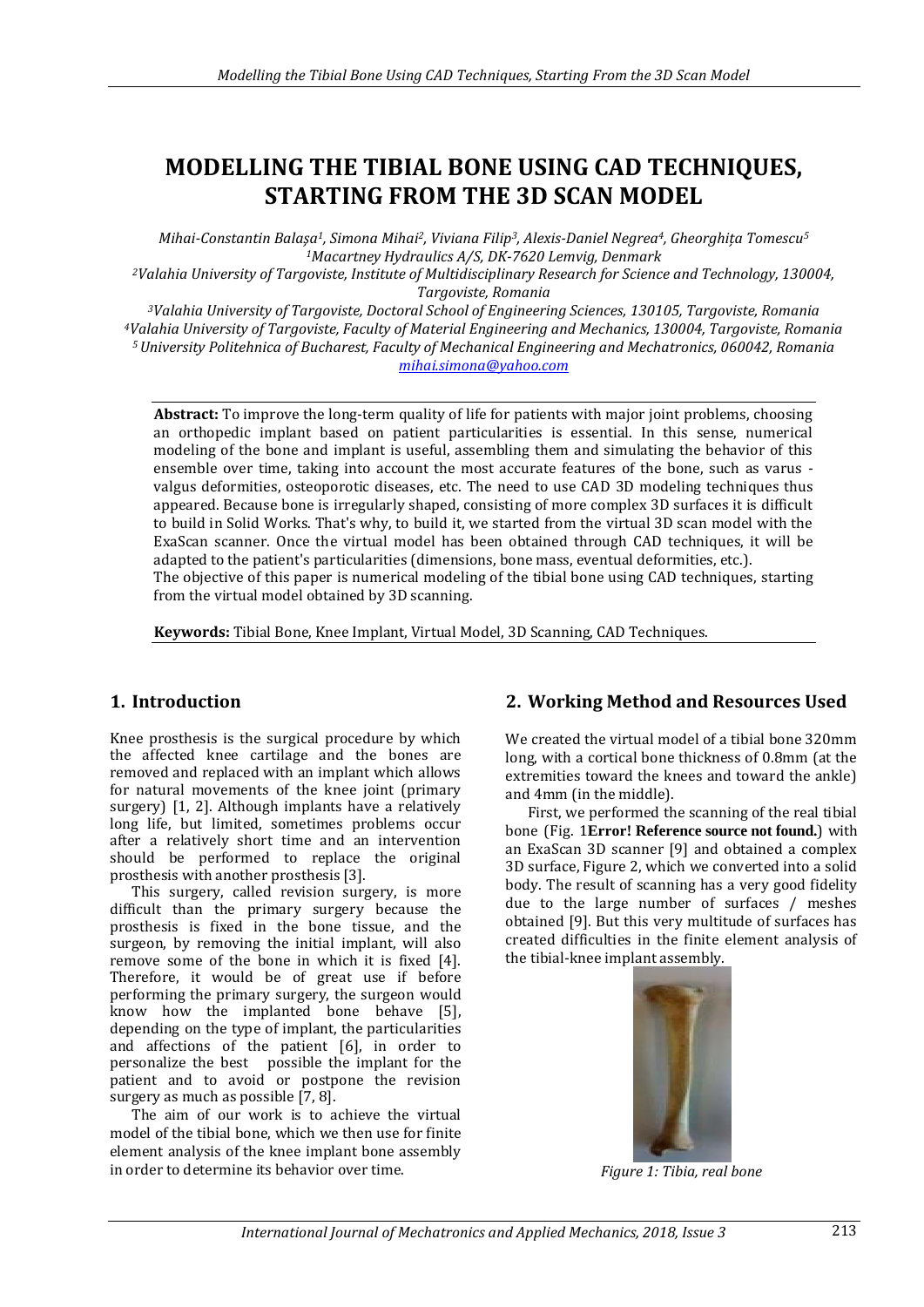This is why we decided to achieve the virtual model of the tibial bone using CAD modeling techniques in Solid Works [10, 11].

But this is very difficult due to the complexity of the shape of the tibial bone (many irregular surfaces with complex profile). In order to succeed, we used the surface obtained by 3D scanning, processed in CATIA (Fig. 2b) [9], which we named reference model.



*Figure 2: The 3D surface of the tibial bone, obtained by scanning a) raw scanning, b) processed scan in CATIA.*

The use of the reference model greatly facilitates the shaping of the tibial bone. In the following, we will use the model in work term for the virtual model that we want to achieve.

The steps are:

#### **Step 1**

We established the tibial bone axes for both the reference model and the model in work, to work in correspondence (Fig. 3).



*Figure 3: Choosing plans and work axes (reference model on the left, model in work on the right).*

#### **Step 2**

We cut the reference model with parallel planes with a distance of 10 mm in between (transverse slices). A contour resulted in each section plane. We created a sketch in each plane, in which using a Spline command, Figure 4, we drew a curved overlay on the contour previously obtained This built curve was extracted and taken with the Copy command in the corresponding plane of the model in work and the action was repeated for each section plane (Fig. 4).



*Figure 4: The processing of the tibia contour in successive plans from the reference model (left side) and it's implementation in the model in work (right side).*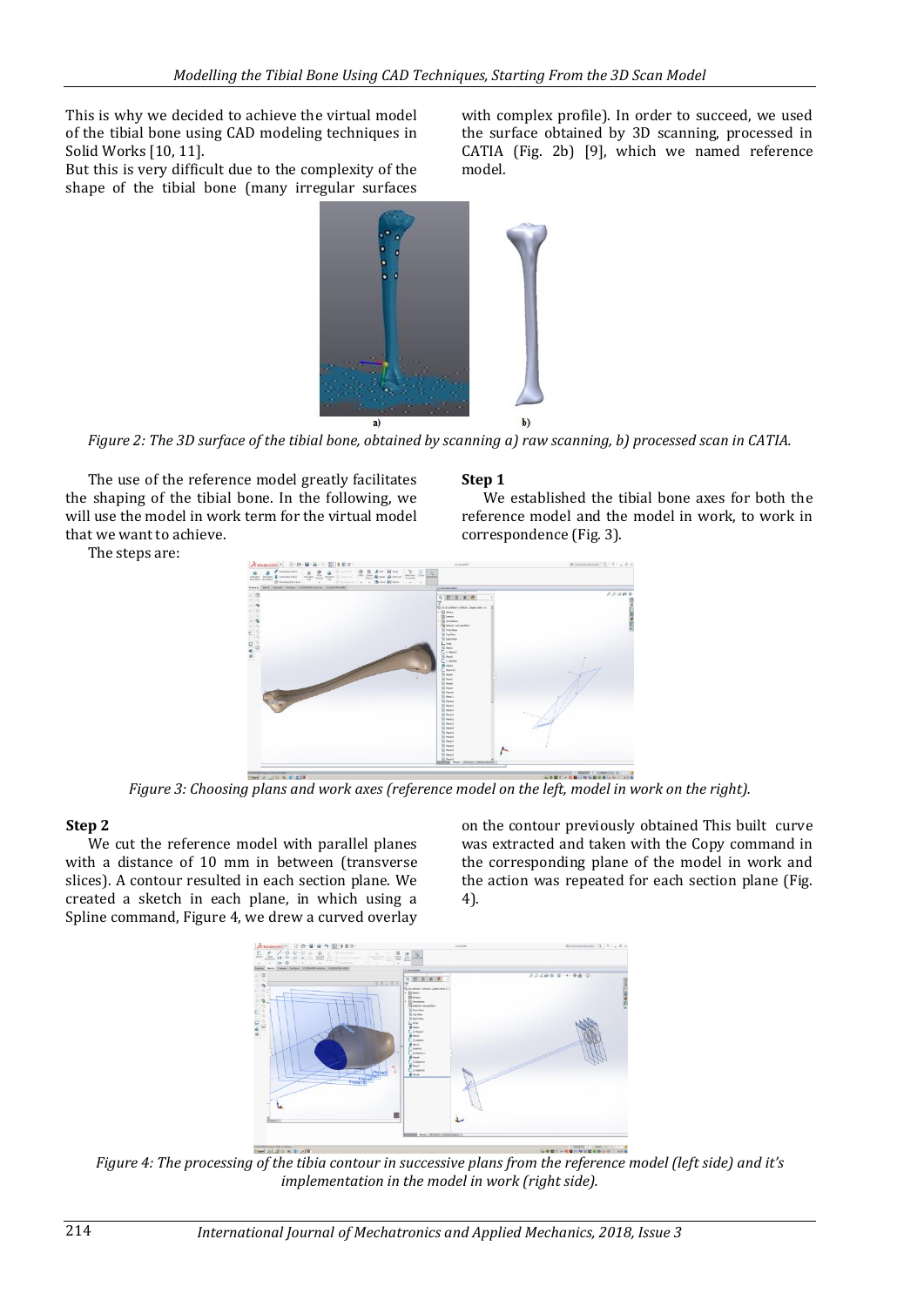For a better accuracy when taking these curves which define the bone profile at the proximal end of the tibia, the plans with which we cut the reference model were created at a smaller distance, namely 5 mm (Fig. 5).

We mention that we performed the slicing of the reference model without the end of the tibial bone, as they are not necessary for the bone knee implant assembly.



*Figure 5: Slicing with parallel planes (reference model on the left, model in work on the right).*

#### **Step 3**

Slicing with parallel planes (reference model on the left, model in work on the right)the Loft command with which we will build the bone in the model in work (fig.6.).



*Figure 6: The three representative curves defining the tibial surface (reference model on the left, model in work on the right).*

In the reference model we opened a sketch for each of the three curves and using Spline we drew, overlapping guiding lines over the 3 curves. Using the Copy command, each guiding line was transferred to the model in work, and then, with the

Pierce command, we made the guidance line intersect each contour curve in the parallel planes previously described (Fig. 7). We repeated the process for each guidance line.



*Figure 7: Modeling guide lines and fixing them on contour curves*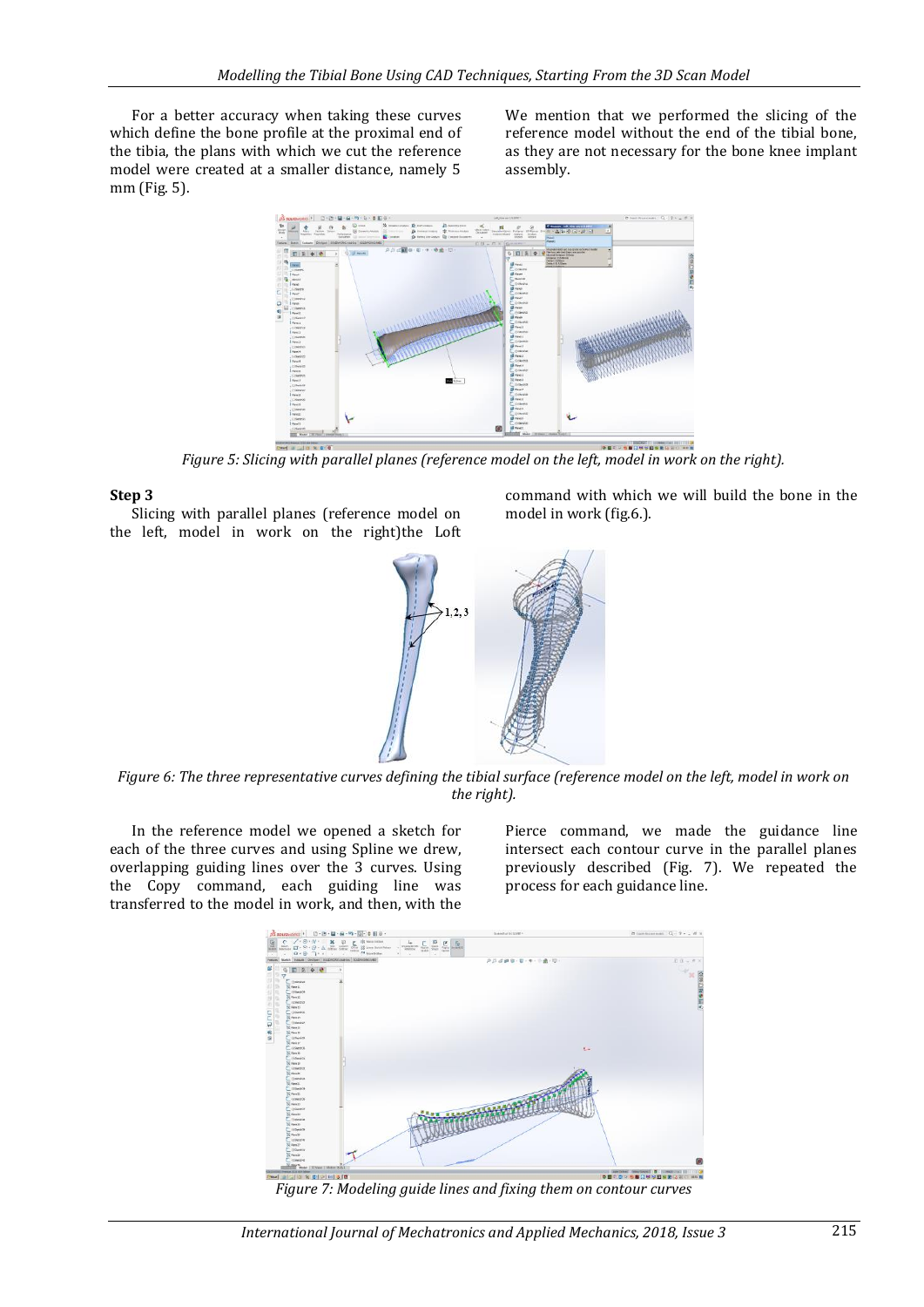#### **Step 4**

We created the 3D modeling of the bone using the Loft command by selecting all the contour curves and the three guiding lines (Fig. 8).



*Figure 8: Obtaining the 3D model*

To this point we achieved the tibial bone as a solid body (full). In order to perform the finite element analysis, it is necessary to assign distinct material properties to the bone [12], depending on the bone area, taking into account the following aspects (Fig. 9): long bones (such as the tibia) are made up of a compact bone shell, they have a medullary canal in the center, and at the two extremities (proximal epiphysis and distal epiphysis) they have a block of spongy substance, surrounded by a layer of the compact substance [13, 14].



*Figure 9 Tibial bone structure*

For this, we will divide the obtained 3D model in three parts (Fig. 9): the shell (to which we attribute the compact / cortical bone properties), the proximal part and the distal part (to which we attribute the properties of the spongy bone).

In order to model the first part (shell), in each sketch (in each plane with which the bone was sliced), the contour curves (Fig. 10) was doubled with the Offset command, thus obtaining the required thickness of the compact bone (0.8 mm in proximal and distal epiphysis and 4 mm in diaphysis).

Then, using the Loft Cut command, the virtual model of the shell was obtained (Fig. 12a).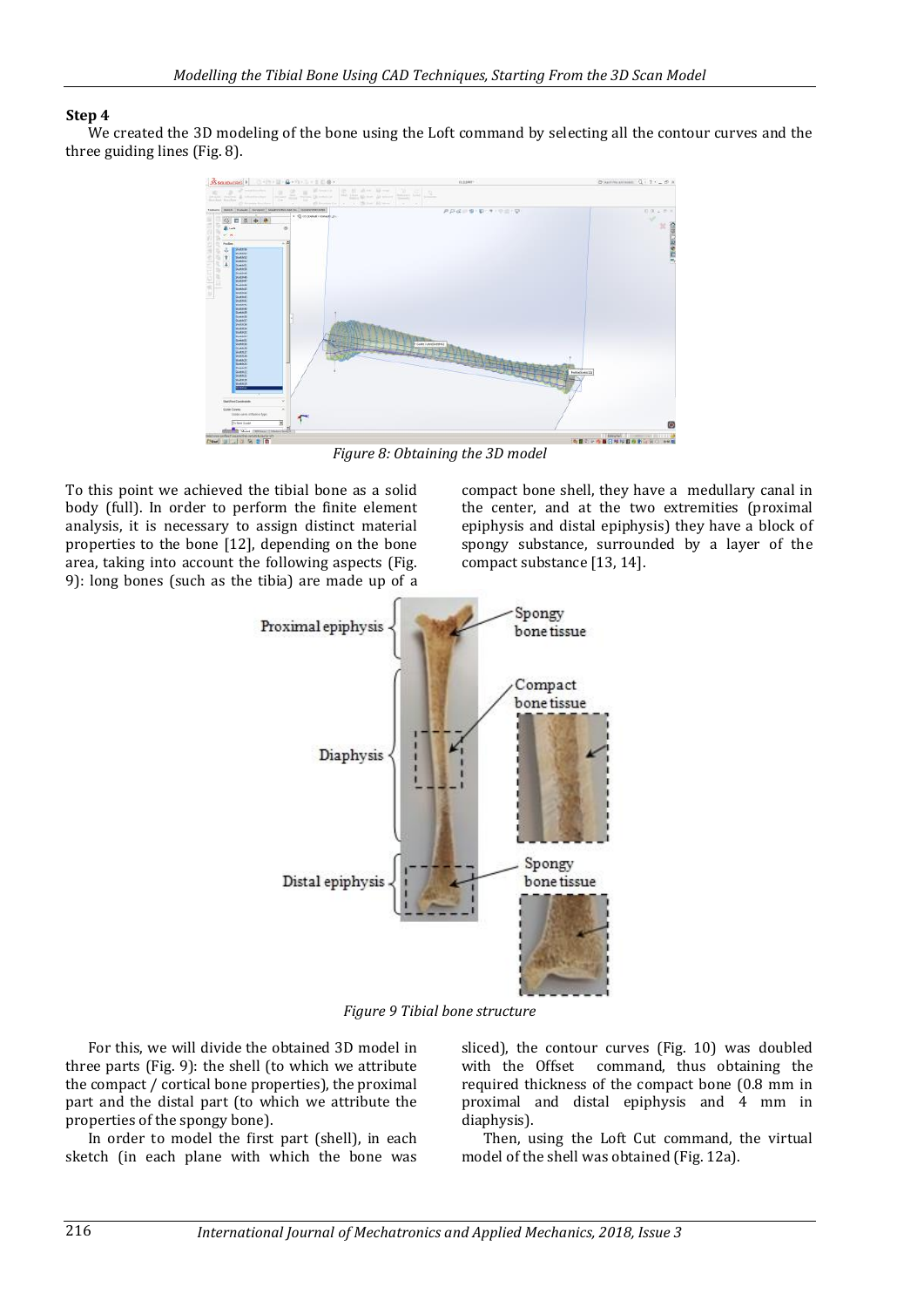

*Figure 10: The doubling of the contour curves with the purpose of building the shell*

To model the second and third part (the proximal and distal side), we use the sketches built for the outer layer and to build offset guides parallel to those used in the shell construction with the Offset command.

Also using the contour curves and with the Pierce command, we make the constraint that the guiding lines intersect each inner contour curve (Fig. 11).



*Figure 11: Fixing the guiding lines on contour curves*

Using the Loft command, we generate a solid that has the shape of the tibial bone but with a lower thickness (the coating has been removed). The 3D model obtained is saved twice, thus obtaining two identical models. In the first model, at a distance of 100 mm from the end of the knee, we drew a

sectional plan and used the Cut-Extrude command to retain only the proximal part, Fig. 12b. In the second model, at a distance of 100 mm from the end of the ankle, we draw a cutting plane and used the command Cut-Extrude to retain only the distal Fig. 12c.



*Figure 12: The shell (a), the proximal part (b), the distal part (c)*

In order to obtain the virtual model of the tibial bone, we assemble the proximal and the distal part in this shell, Fig. 13.

In this way, we can assign materials with distinct properties to the three parts.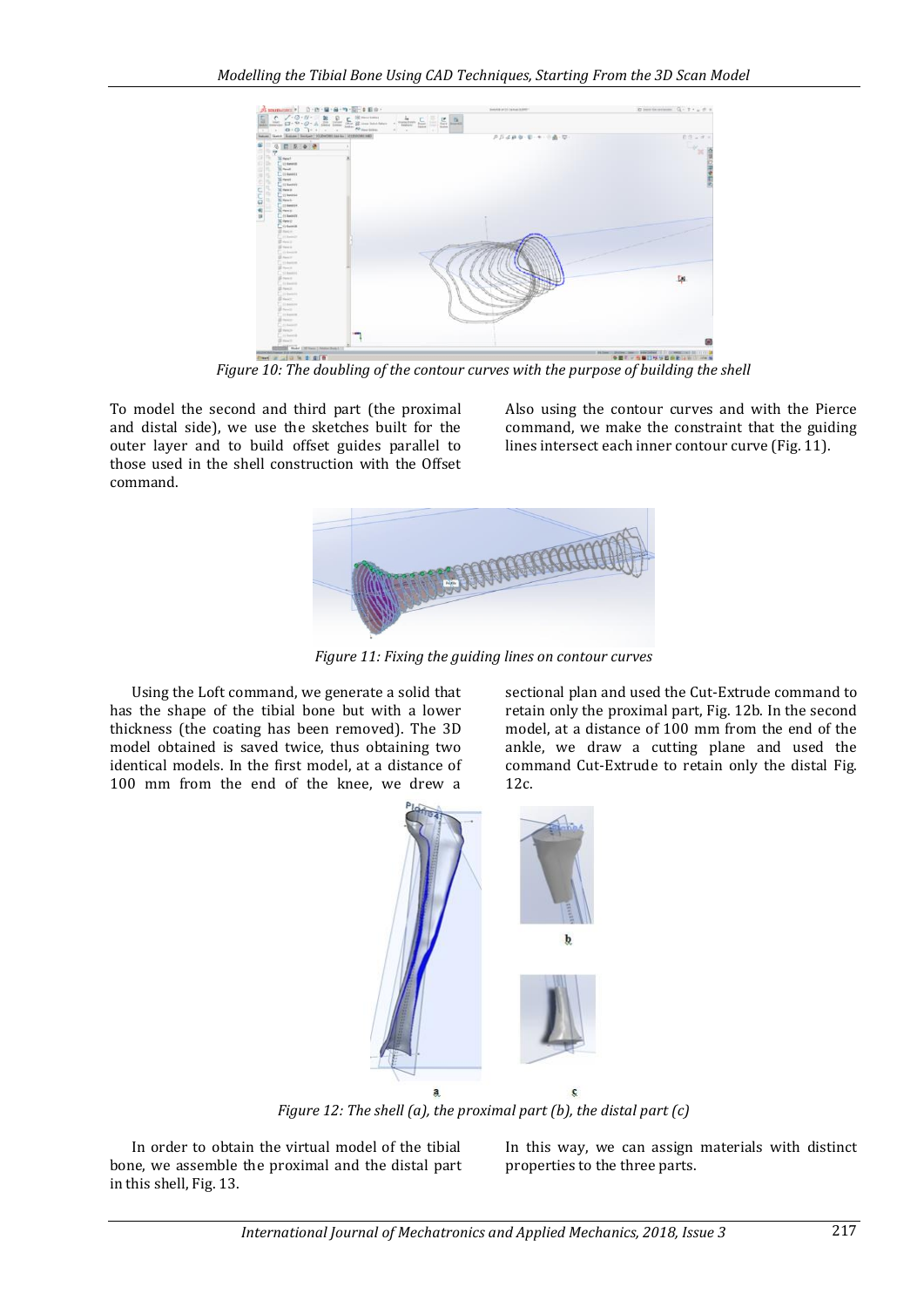

*Figure 13: Assembling of the three parts of the virtual model*

# **3. Conclusions. Future Research Directions**

In this paper we have developed the virtual model of the tibial bone using CAD techniques, which was for us to carry out the finite element analysis of the tibial knee implant assembly in the future. Tibial bone modeling in Solid Works was not an easy task due to irregular shaped surfaces that make up the bone. That's why we started from the virtual 3D model [9], through Reverse Engineering techniques. Since the bone does not have the same material properties over its entire length [5], we have created three parts: the shell (which will receive the properties of the compact / cortical bone), the proximal part and the distal part (which will receive the properties of the spongy bone), and through the assembly the virtual model of the tibia was created.

Once the virtual model is built in Solid Works, it will be customizable (dimensions, material properties, eventual deformities) depending on the patient. In the future, we plan to place the cemented tibial plate on the tibial virtual model and perform the finite element analysis of this ensemble, which we subject to static stresses (weight of human subject in orthostatic position) and dynamic (walking, running). We will analyze both the situation in which the tibial plate is without extension, and the situation in which it has extensions of different lengths and thicknesses [15], which are standardized in the profile catalogs.

We will also analyze the situation where the tibial bone has deformations of the varus-valgus type (in which case we apply rotational moments to the finite element analysis) and the situation in which the bone is affected by different degrees of osteoporosis

(in which case modify bone density). This numerical simulation of bone-implant behavior is useful for the optimal choice of the shape and size of the implant [16,17,18], depending on the patient's particularities.

# **References**

- [1] CofaruI. I., Summary of the PhD Thesis, Researches regarding the biomechanics of the axial deviations of the human lower member and the development of the correspondent surgical devices, (2013).
- [2] Cristea Şt., Prundeanu A., Groseanu Fl. and GârtoneD., The Role of Arthroscopy in Mini-Invasive Treatment of Tibial Plateau Fractures, Chapter from the book Modern Arthroscopy, pp. 225–236, (2011).
- [3] Mihai S., Filip V., New design concept for reducing torque wear on implant, Applied Mechanics and Materials, Vol. 658, pp. 453–458, (2014).
- [4] Mihai S., Filip V., Vladescu M., Contributions to the improvement of the tribological behaviour of hip implant joints, Journal of Science and Arts, ISSN 1844-9581, Year 16, No. 2(35), pp. 177–184, (2016).
- [5] Nicolescu C.M., Bumbac M., Mihai S., Gheboianu A.I., Balasa M.C., Filip V., Cuculici S., Cristea S., PantuC., X-RAY diffraction and nanoindentation characterization of bone tissue affected by severe osteoarthritis, Journal of Science and Arts, ISSN: 1844 – 9581, Year 18, No. 1(42), pp. 265–274, (2018).
- [6] Mihai S., Filip V., Studies on explanted orthopedic implants, The Scientific Bulletin of VALAHIA University – MATERIALS and MECHANICS – Nr. 8 (11), ISSN: 1844-1076; pp. 149–152, (2013).
- [7] Mihai S., Constructive concepts for reducing wear caused by the friction torque of hip implants, International Journal of Research in Engineering and Technology, Volume 2, pp.289–295, (2013).
- [8] Mihai S., Filip V., Simulator for testing the friction torque of the femoral head of a hip prosthesis, Bulletin of the Transilvania University of Braşov, Vol. 8 (57) No. 2, Series I: Engineering Sciences ISSN 2065-2119, pp 145–150, (2015).
- [9] Balaşa M.C., Cuculici Ş., Panţu C., Mihai S., Negrea A.D., Zdrafcu M.O., Leţ D.D., Filip V., Cristea Ş., Using 3D scanning techniques in orthopedic systems modeling, The Scientific Bulletin of VALAHIA University MATERIALS and MECHANICS –Vol. 15, No. 13,pp. 41–47, (2017).
- [10] Mihai S., Filip V., 3D modeling and performing of orthopedic implants by material deposition rapid prototyping, Romanian Review Precision Mechanics, Optics & Mechatronics / ISSN 1584-5982, nr.41, pp.128–131, (2012).
- [11] Mihai S., Orthopaedic implants and prostheses. Conventional and unconventional